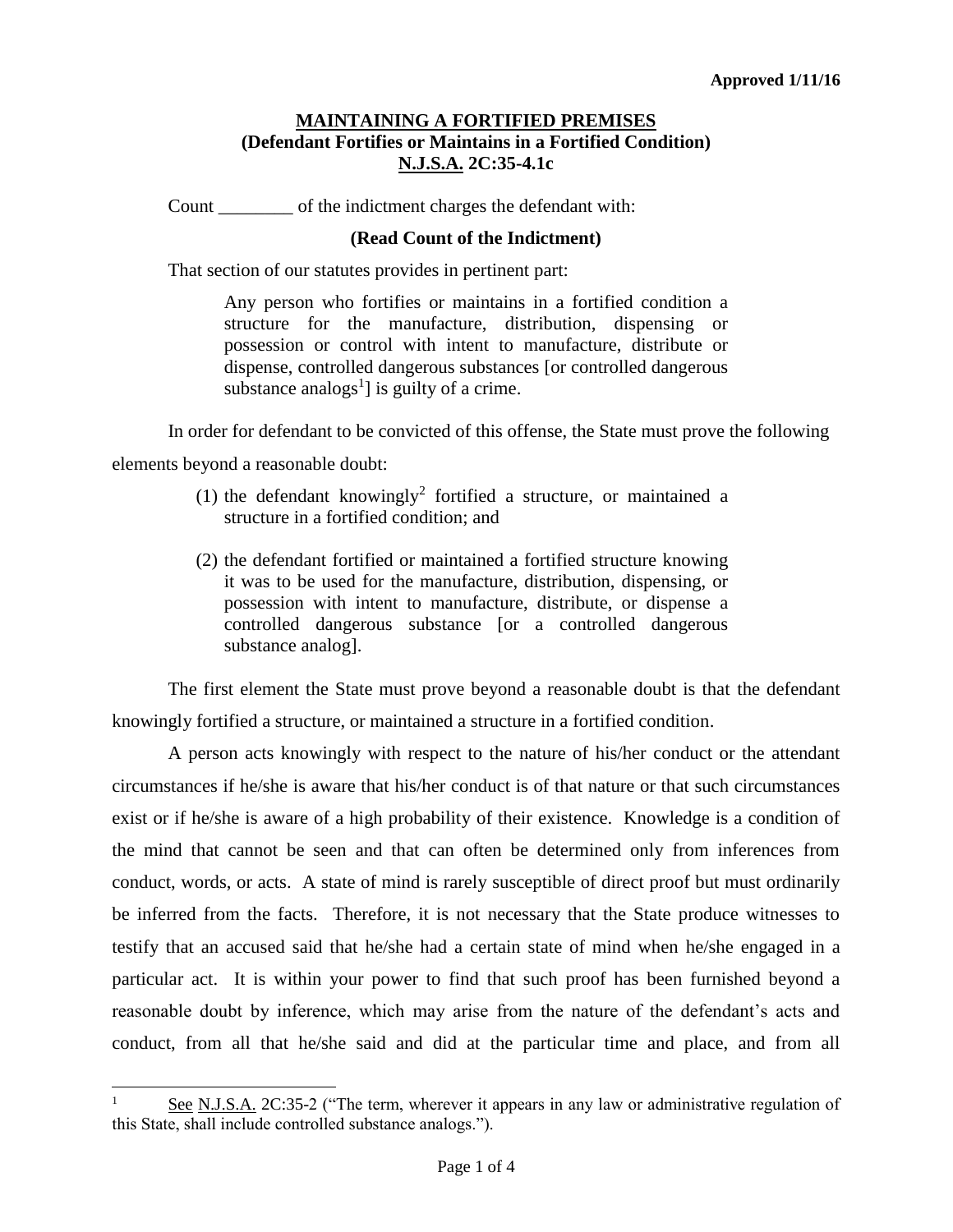surrounding circumstances.

A "structure" is defined as "any building, room, ship, vessel or airplane and also means any place adapted for overnight accommodation of persons, or for carrying on business therein, whether or not the person is actually present."<sup>3</sup>

A structure has been "fortified" if steel doors, wooden planking, cross bars, alarm systems, dogs, lookouts, or any other means are employed to prevent, impede, delay or provide warning of the entry into a structure or any part of a structure by law enforcement officers.<sup>4</sup>

A fortification is "maintained" if it remains on property or in a structure while the property or structure is owned, occupied, controlled or used by the defendant. "Maintaining" a fortified structure means to keep it up or to carry it on, to keep it in continuance, as in to keep it in a certain state, as of repair. More than mere possession of a structure is required.<sup>5</sup> There must be evidence of continuity in the use of the structure,<sup>6</sup> but there is no specific time limit.

## **[Include all of the following definitions relevant in your case:**

A defendant "occupies" a structure if he/she is a resident or tenant of the structure, if he/she dwells in the structure, or if he/she uses the structure for some amount of time.<sup>7</sup>

A defendant "controls" a structure if he/she has power over the structure or if he/she directs the actions within or functions of the structure.<sup>8</sup>]

[**If defendant argues mere possession, add the following:** "Maintaining" does not include simply passing through, or being nearby, a fortified structure.]

The second element the State must prove beyond a reasonable doubt is the defendant fortified or maintained a fortified structure the manufacture, distribution, dispensing, or possession with intent to manufacture, distribute, or dispense a controlled dangerous substance [or a controlled dangerous substance analog].

## **[Include all of the following definitions relevant in your case:**

"Manufacture" means the production, preparation, propagation, compounding,

 $\frac{1}{2}$ The statute does not include a specific mens rea, so it is knowingly. N.J.S.A. 2C:2-2c(3).

<sup>3</sup> N.J.S.A. 2C:35-4.1a(2).

<sup>4</sup> N.J.S.A. 2C:35-4.1c.

<sup>5</sup> State v. Walker, 385 N.J. Super. 388, 404-05 (App. Div.), certif. denied, 187 N.J. 83 (2006).

<sup>6</sup> This portion of the definition comes from the Model Charge for "Maintaining or Operating a Controlled Dangerous Substance Production Facility, N.J.S.A. 2C:35-4" (rev. 12/11/00).

<sup>7</sup> "Occupy," Merriam-Webster's Collegiate Dictionary, 858 (11<sup>th</sup> ed. 2012).

<sup>8</sup> "Control," Merriam-Webster's Collegiate Dictionary, 272 (11<sup>th</sup> ed. 2012).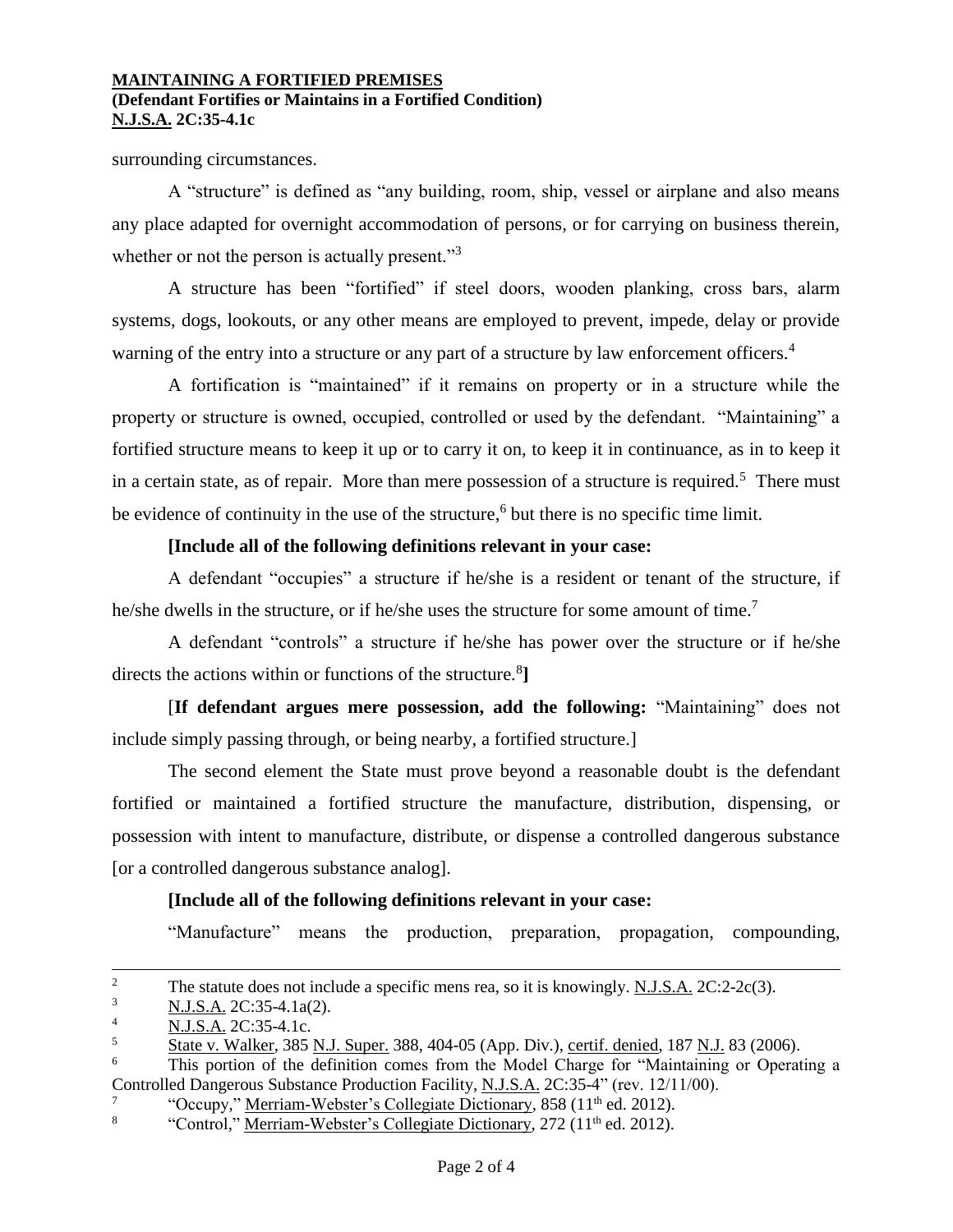conversion or processing of a controlled dangerous substance or controlled substance analog, either directly or by extraction from substances of natural origin, or independently by means of chemical synthesis, and includes any packaging or repackaging of the substance or labeling or re-labeling of its container.<sup>9</sup>

"Distribution" means to deliver other than by administering or dispensing a controlled dangerous substance or controlled substance analog.<sup>10</sup> It is not necessary that the controlled dangerous substances be transferred in exchange for payment or promise of payment of money or anything of value.<sup>11</sup>

"Dispense" means to deliver a controlled dangerous substance or controlled substance analog to an ultimate user or research subject by or pursuant to the lawful order of a practitioner, including the prescribing, administering, packaging, labeling, or compounding necessary to prepare the substance for that delivery.<sup>12</sup>

"Possession with intent to manufacture, distribute, or dispense" means the defendant had under his/her control or possessed a controlled dangerous substance, and that he/she did so with the intent to manufacture, distribute, or dispense it. [**Charge definition of possession, if necessary.**] "Intent" means a purpose to do something, a resolution to do a particular act or accomplish a certain thing. Intent is a state of mind, and it is very rare that intent is proven by witnesses who can testify that an accused said he/she had a certain intent when he/she engaged in a particular act. The intention may be gathered from a person's acts, conduct, from all the person said and did at the particular time and place, and from all of the surrounding circumstances. You may consider any evidence as to the quantity, purity, and packaging<sup>13</sup> of the controlled dangerous substance together with all the other evidence in the case to aid you in your determination of whether the controlled dangerous substance was possessed with the intent to manufacture, distribute, or dispense it.<sup>14</sup>

The various kinds of "controlled dangerous substances" are defined in another part of our statute. (**Insert appropriate CDS, e.g., cocaine, heroin, etc**.) is a dangerous substance

 $\overline{a}$ 

<sup>9</sup> N.J.S.A. 2C:35-2.

<sup>10</sup> N.J.S.A. 2C:35-2.

<sup>11</sup> State v. Heitzman, 209 N.J. Super. 617, 621 (App. Div. 1986), aff'd 107 N.J. 603 (1987).

<sup>12</sup> N.J.S.A. 2C:35-2.

<sup>13</sup> See State v. Perez, 218 N.J. Super. 478, 482-86 (App. Div. 1987).

<sup>14</sup> This paragraph is derived from the model charge for "Possession of a Controlled Dangerous